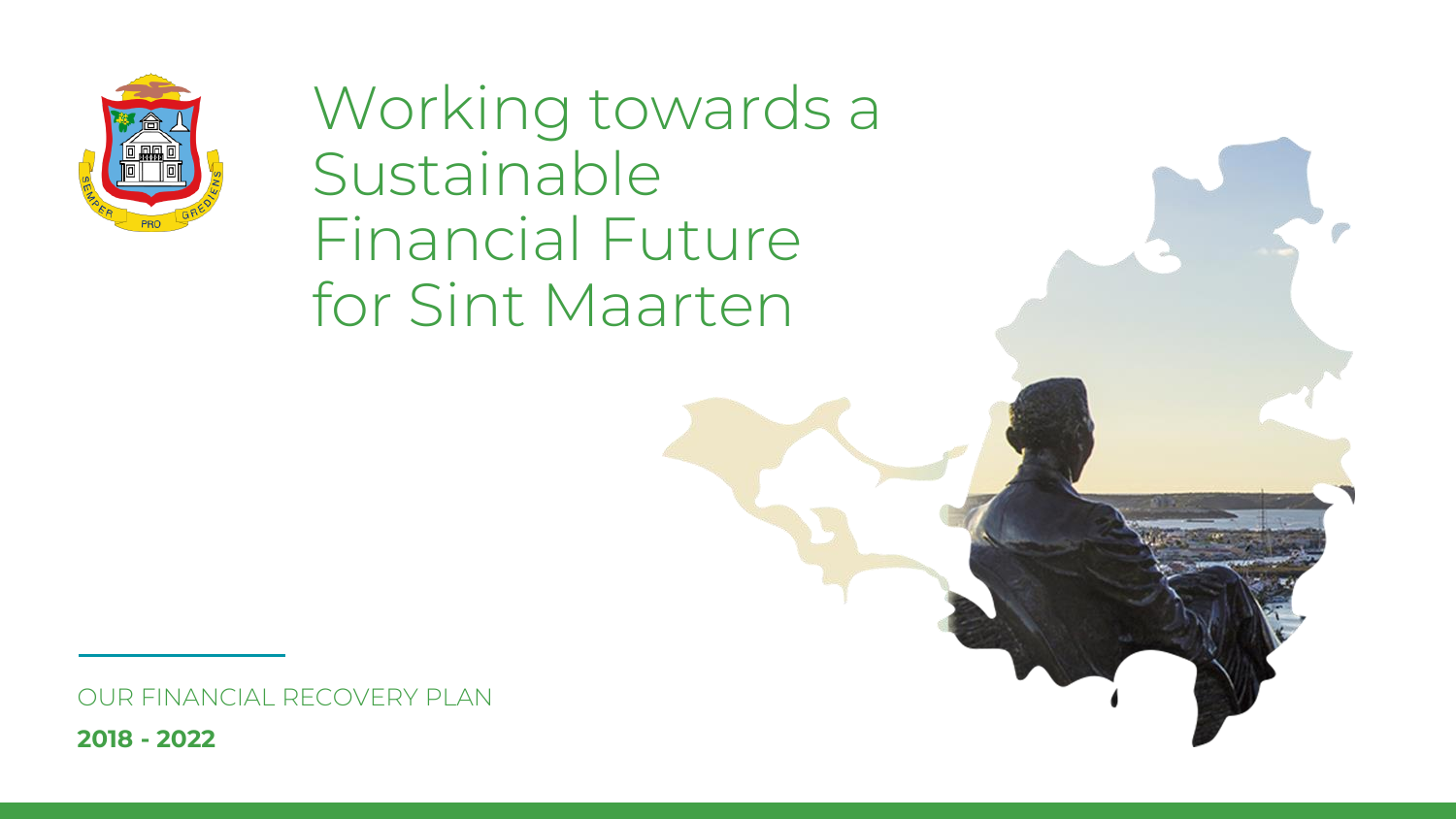# Introduction

For us as a government to achieve our goals in the Governing program (including our plans, policies, NRRP) and thereby achieve our objectives as intended for our country, we need to recover financially in order to fund and continue funding all our initiatives & investments.

If we do not act urgently and diligently we will face several risks. Therefore, within a good public financial management framework, we need to:

Baseline: Where we are financially

1

- 2 Recognize: What are the risks we face
- 3 Envision: What are our objectives
- 4 Realize: How will we achieve our objectives

needs to realize the numbers. So we look forward to the support of all stakeholders in achieving our objectives. Our focus cannot be exclusively on the numbers, but focus needs to be on the complete governmental organization which after all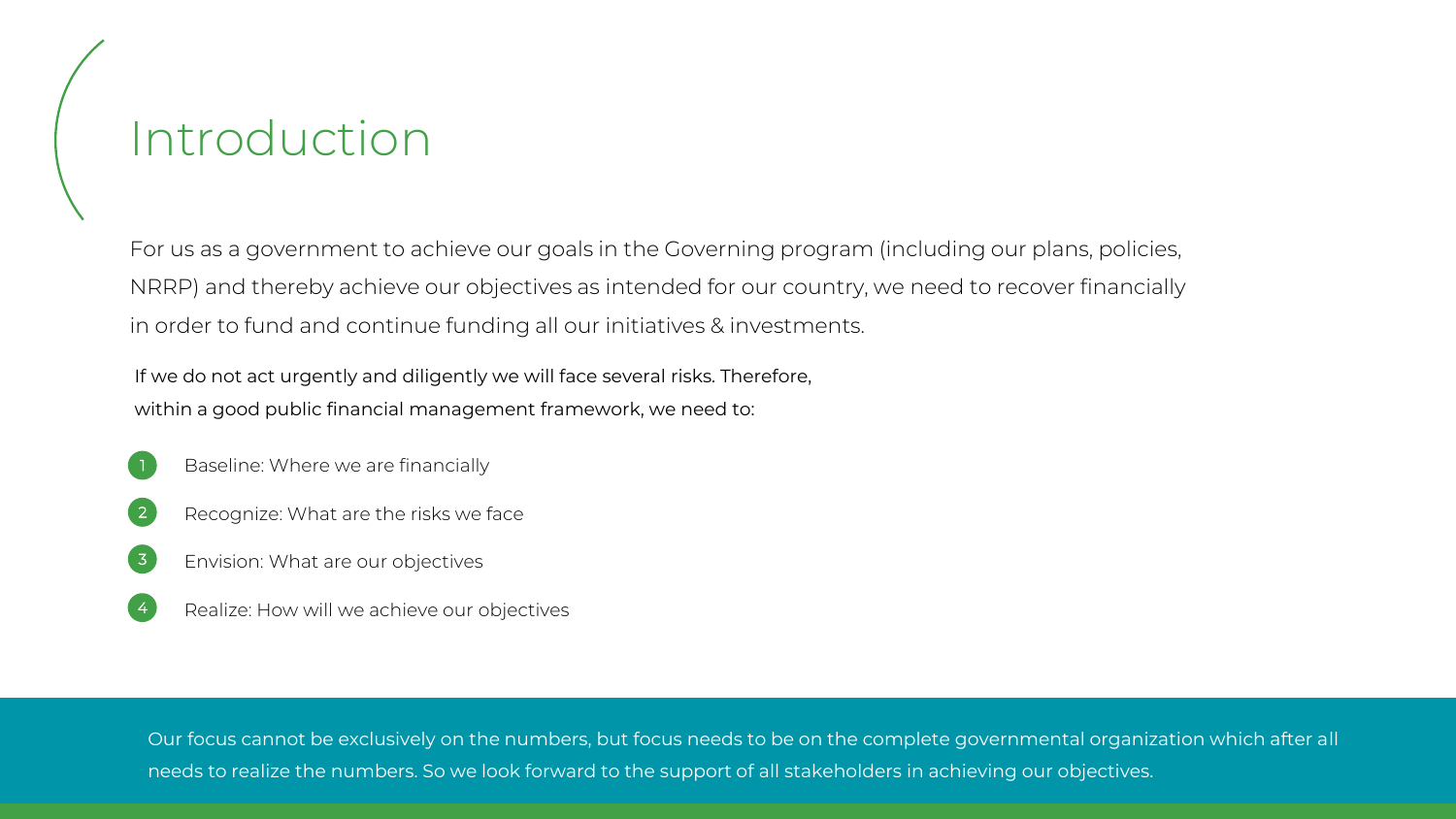

Sint Maarten gained the status of  $\bullet$ country within the Dutch Kingdom as per 10.10.2010 with a **collective debt** as a country of **NAf. 400 million**.

During the period 2010 until mid-2017 our  $\bullet$ **collective debt increased** with **NAf. 40 million** due to accumulated budget deficits as a result of a lack in proper public financial management and less than expected compliance of our citizens and companies .

- In 2017 Sint Maarten was struck by hurricanes Irma and Maria resulting in a destructive state of our Island and presenting us with related **additional budget deficits** estimated at approx. **NAf. 320 million**.
- Our **recovery and resilience efforts** (NRRP) after the hurricanes have been estimated at **NAf. 4.2 billion.**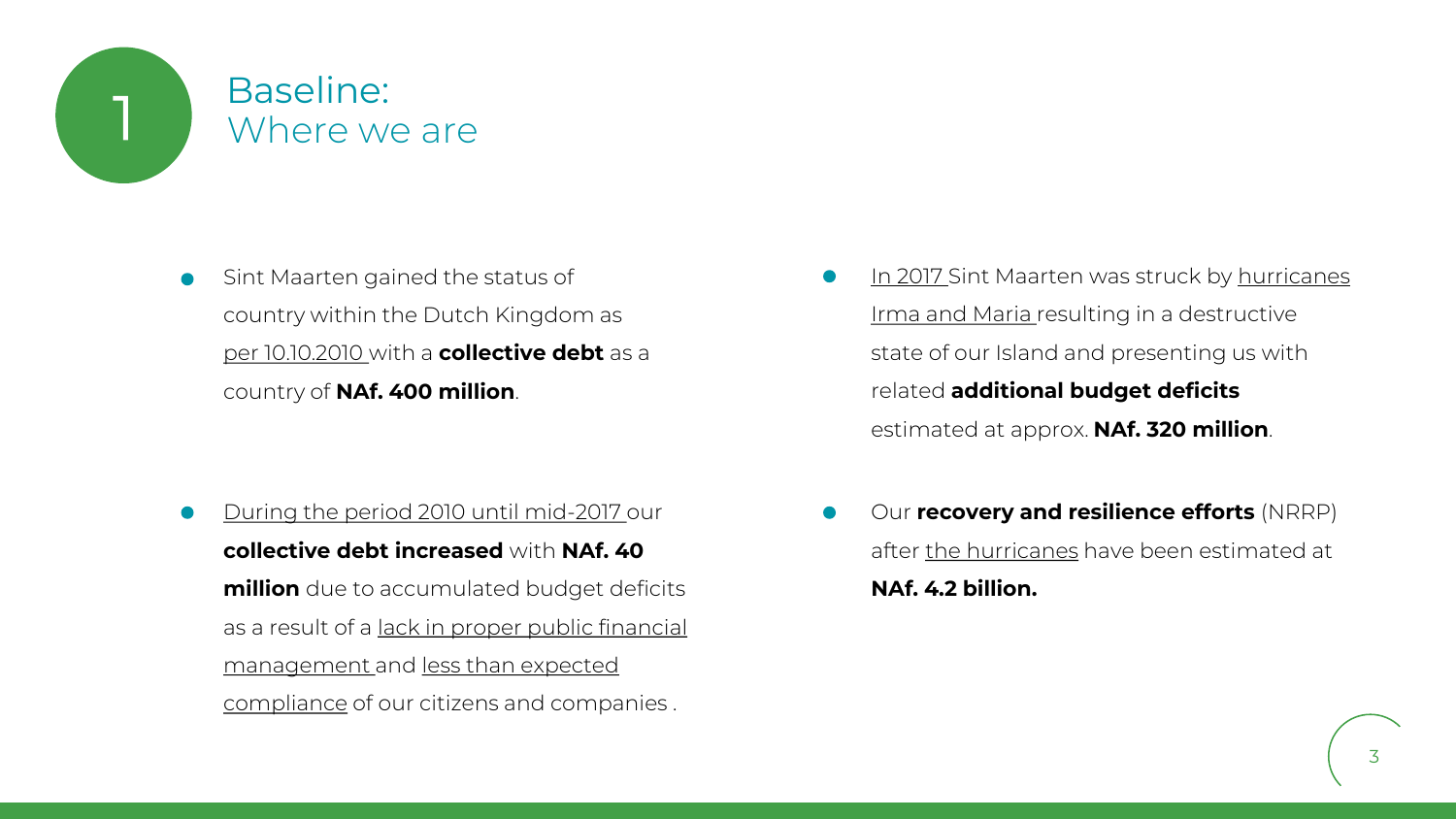

# 2 Recognize:<br>
What are the risks we face

Severe budget / liquidity shortages for our government

Worsening public financial management

Unfunded social security, pension plans Social, economic and political instability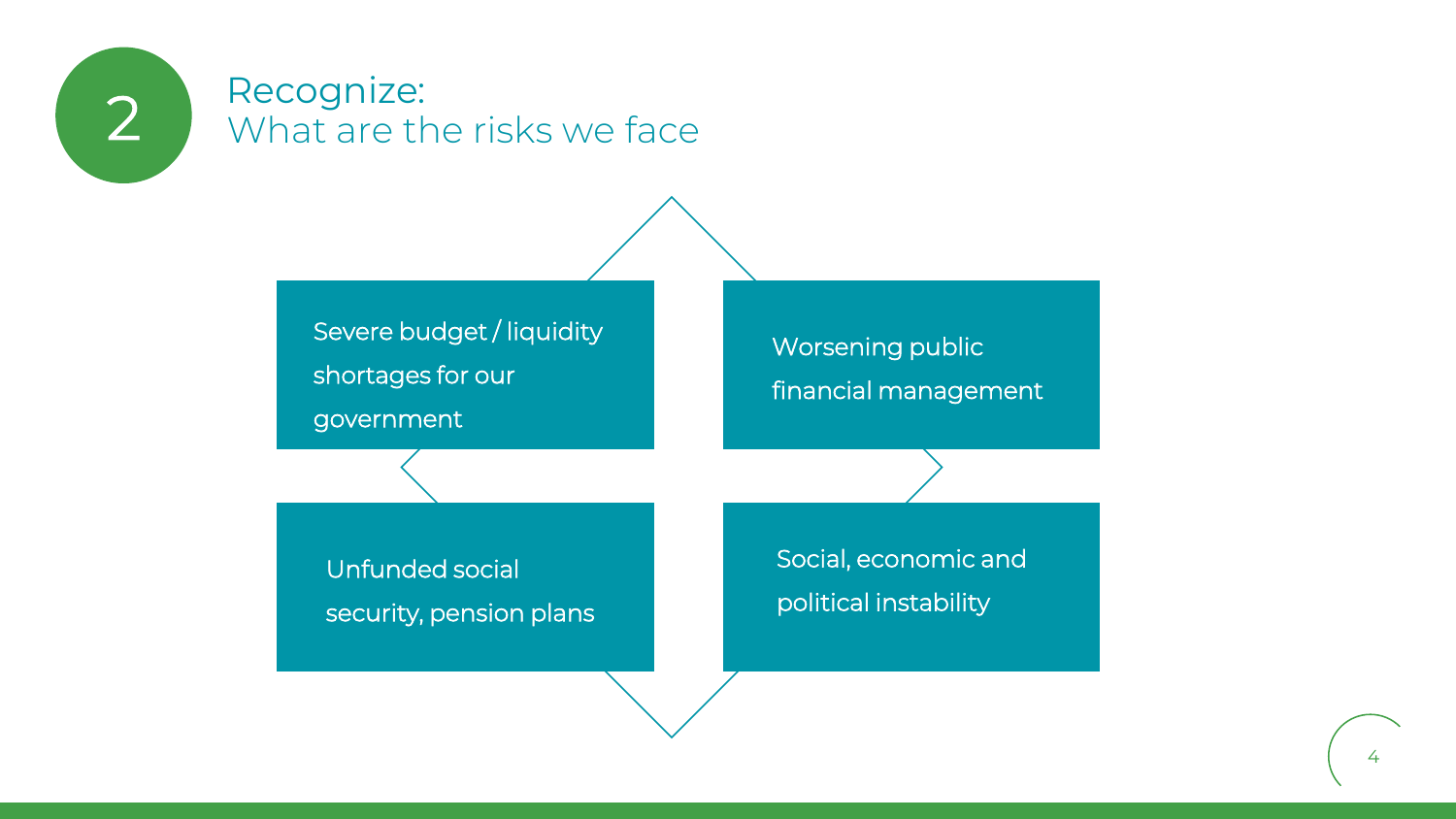

| 2018 - 2019 | Restructuring and recovering |
|-------------|------------------------------|
|             |                              |

| 2020 | Reaching a balanced budget |
|------|----------------------------|
|------|----------------------------|

| <b>From 2021</b> | Reaching financial sustainability with budget surpluses in order to |
|------------------|---------------------------------------------------------------------|
|                  | fulfill financial obligations                                       |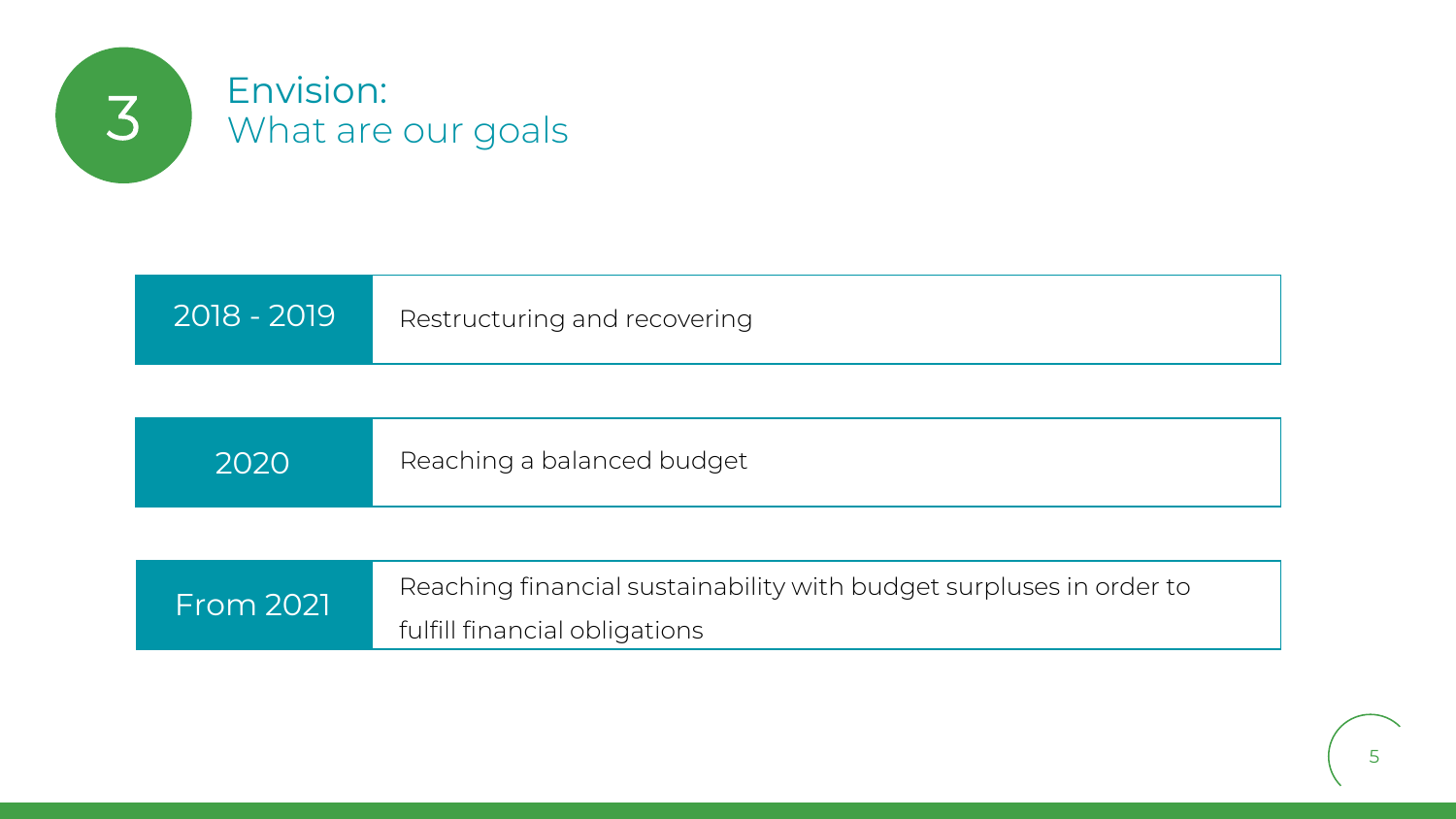

# Future budget surpluses will 3 be applied as follows:

| 40% | to partially redeem <b>debts from the recent loans</b> for liquidity<br>support and/or other possible loans; |
|-----|--------------------------------------------------------------------------------------------------------------|
|-----|--------------------------------------------------------------------------------------------------------------|

| <b>40%</b> | to solve the remaining <b>payment arrears</b> especially towards SZV,<br>APS and other creditors; |
|------------|---------------------------------------------------------------------------------------------------|
|------------|---------------------------------------------------------------------------------------------------|

| to form a <b>liquidity buffer</b> for first response in times of possible<br>20%<br>future disasters (as suggested by the IMF report of May 2018). |  |
|----------------------------------------------------------------------------------------------------------------------------------------------------|--|
|----------------------------------------------------------------------------------------------------------------------------------------------------|--|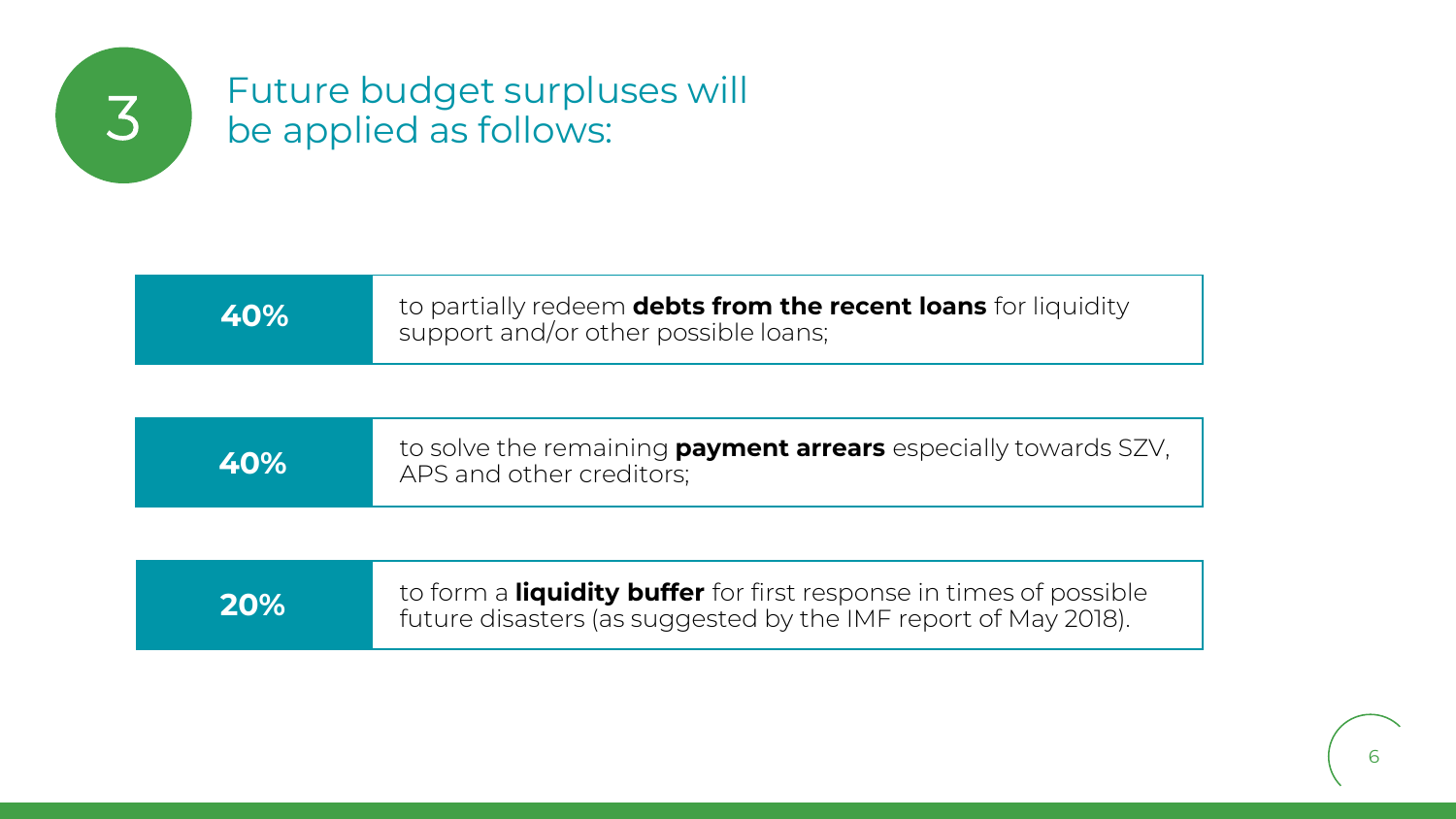

# Realize:<br>How will we achieve our goals

Through taking **steps** and carrying **our own responsibility** by:

### **Agreeing with the Netherlands** on extraordinary measures for extraordinary circumstances:

**Additional steps**: through international/regional bodies:



Achieving balanced budget by 2020 and realizing surpluses from 2021



Approval of loans and changes in current financial framework



International grants or loans for the remaining gap of the governing program incl. NRRP



Financing part of our Governing Program initiatives



E Grant the necessary financial assistance for liquidity support and regular capital account



Improving our public financial management



Lending of funds to jumpstart our economy and execute projects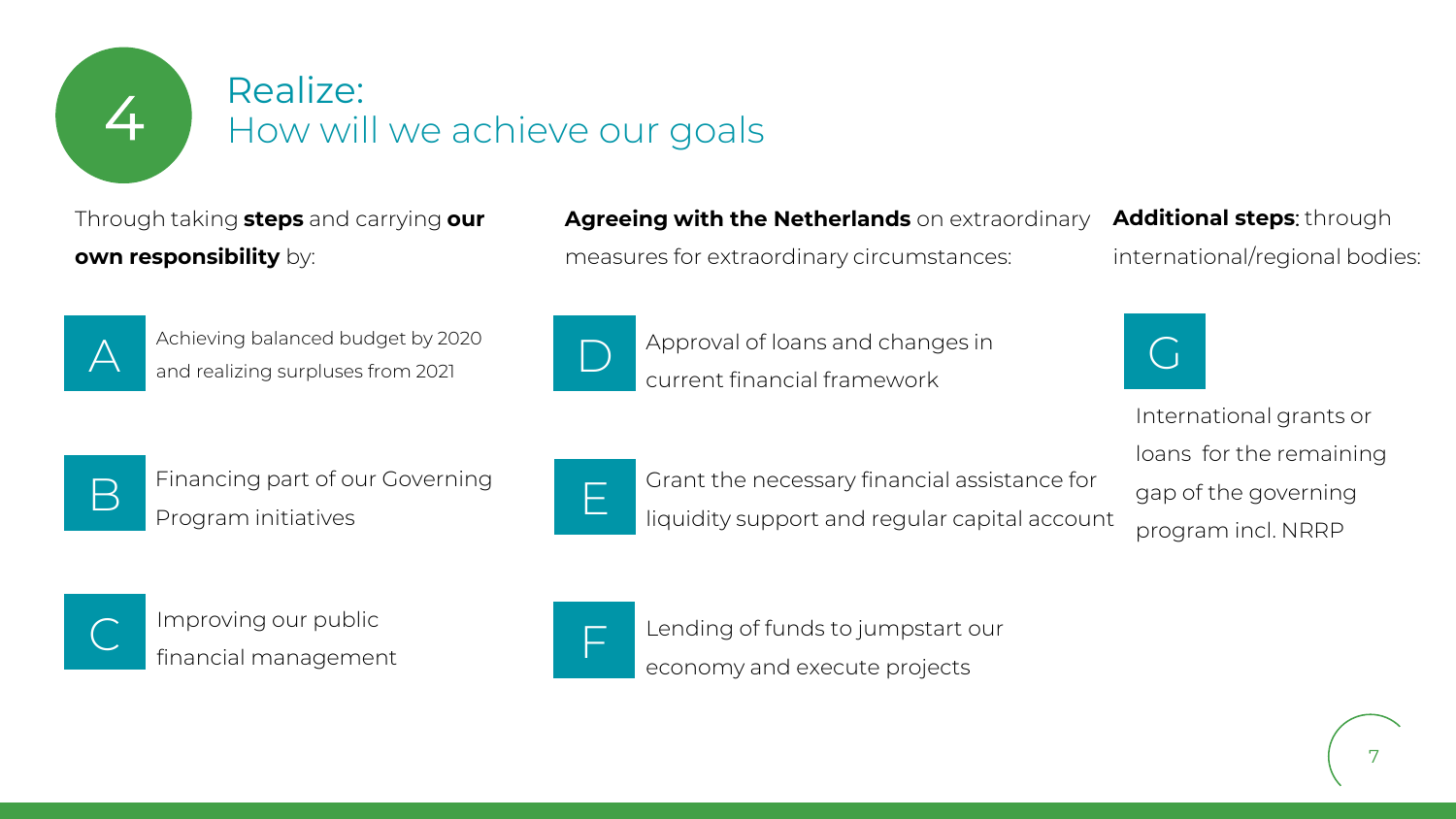

## 4 Steps to create a financial sustainable Sint Maarten

### To achieve our objectives we will focus on:

- 1. **increasing tax income** especially through enhanced compliance as the main government revenue;
- 2. **improving efficiency** by taking the necessary income generating and cost cutting measures;
- 3. **agreeing on applicable budget norms** (as in Rft) with the Netherlands, considering the accumulated debts and current financial situation and the turn around that is required;
- 4. **eradicating debts towards APS, SZV and other creditors**;
- 5. **finalizing the Annual accounts** of the period 2013 2017;
- 6. **improving other aspects of public financial management**; and
- 7. **taking organizational measures** to increase the efficiency or our governmental departments (detail slide)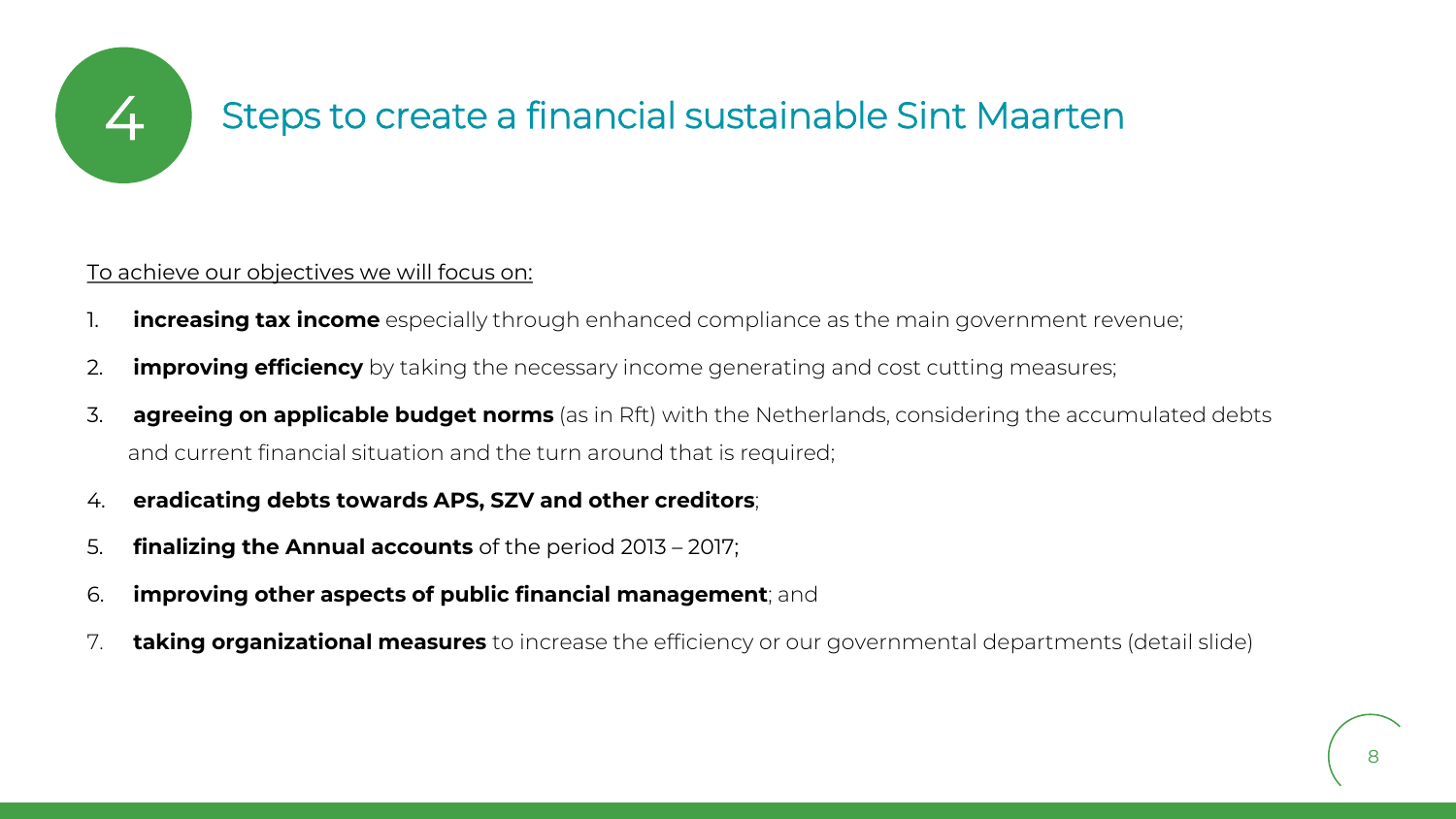## We will achieve our goals

Through taking **steps** and carrying **our own responsibility** by:



Achieving balanced budget by 2020 and realizing surpluses from 2021



Financing part of our Governing Program initiatives



Improving our public financial management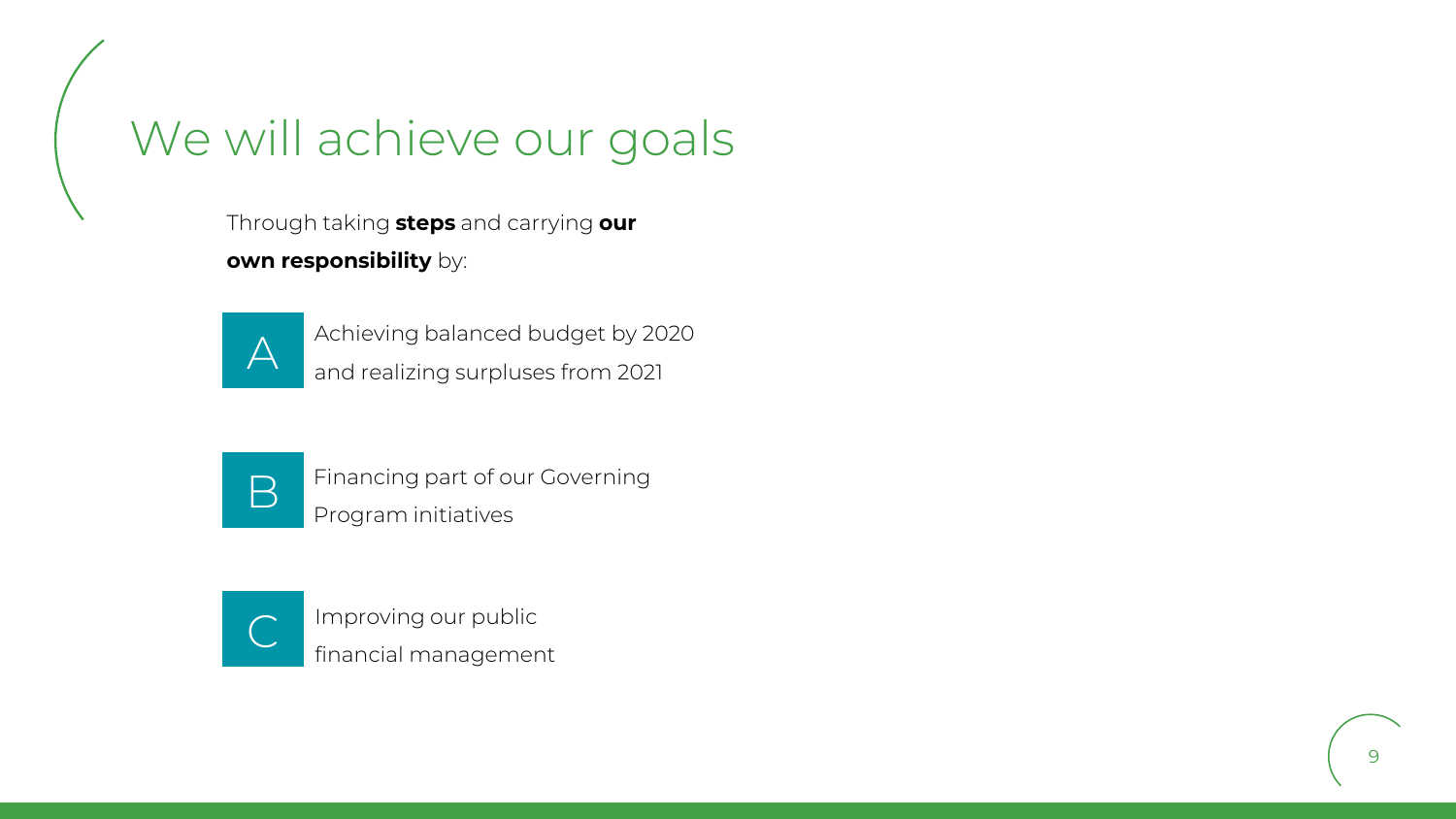### Through taking **steps** and carrying **our own**

**responsibility** by:

## A

## Achieving balanced budget by 2020 and

### realizing surpluses as from 2021

• Implementation of strict measures for revenue increase and cost control

| <b>Increase revenue:</b> |                             |                  | Implement cost control:      |  |  |  |  |
|--------------------------|-----------------------------|------------------|------------------------------|--|--|--|--|
|                          | Create higher tax awareness |                  | Take cost cutting measures   |  |  |  |  |
| $\overline{2}$ .         | Raise tax compliance        | 2.               | Introduce sustainable        |  |  |  |  |
| 3.                       | Implement tax reforms       |                  | arrangements for sickness &  |  |  |  |  |
| 4.                       | Other income generating     |                  | social security policies and |  |  |  |  |
|                          | measures                    | $\overline{3}$ . | Finalize the pension plans   |  |  |  |  |
|                          |                             |                  | civil servants               |  |  |  |  |

- Several additional steps concerning subsidized institutions and government related entities;
- Taking organizational measures to increase the efficiency of our governmental departments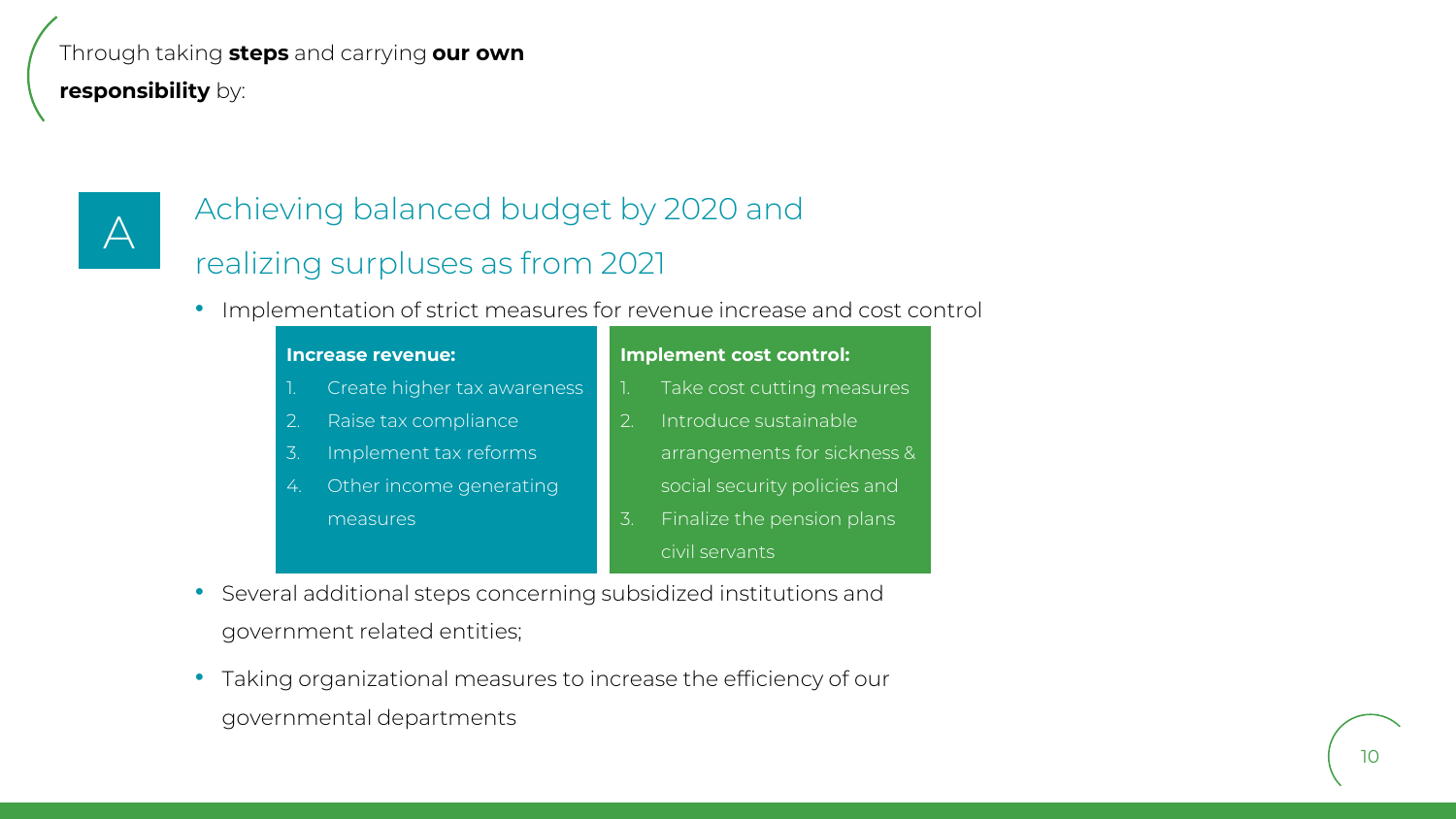### Through taking **steps** and carrying **our own responsibility** by:

Taking organizational measures to increase the efficiency or our governmental departments

- Restructuring Tax Administration:
	- Compliance with international regulations
	- Focus areas: IT-system, tax compliance, completeness and accuracy of the data, backlogs, staffing / management and housing
	- Tax Reform
	- Integration in Audit Team Sint Maarten and extend further cooperation with SZV
- Improve Public Financial Management (organization, IT, processes) across government
- Modernizing government, improving service level and "achieve more with less"
- Implementing a pool of technical assistance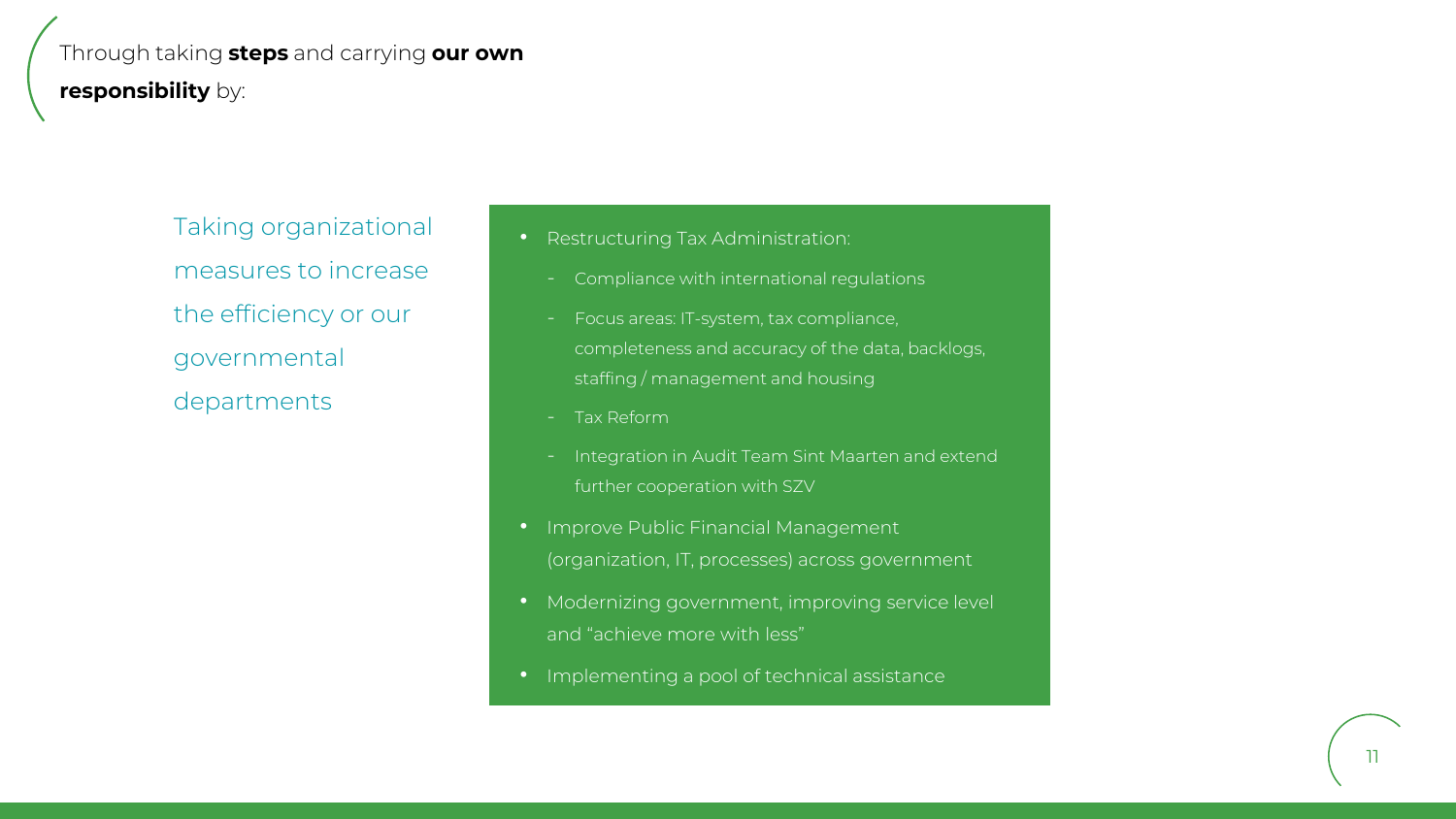### Through taking **steps** and carrying **our own**

**responsibility** by:

## B

## Financing part of our Governing Program initiatives (incl. NRRP)

- Part of the execution must be arranged for in our own annual budgets
- Part of the process is to determine projects of the NRRP that needs to be financed through the capital account, some are already included in this financial recovery plan
- Total capital account annually NAf. 70 million for 7 years up to 2025 (total NAf. 490 million);
- Get approval for these loans based on art. 16 Rft.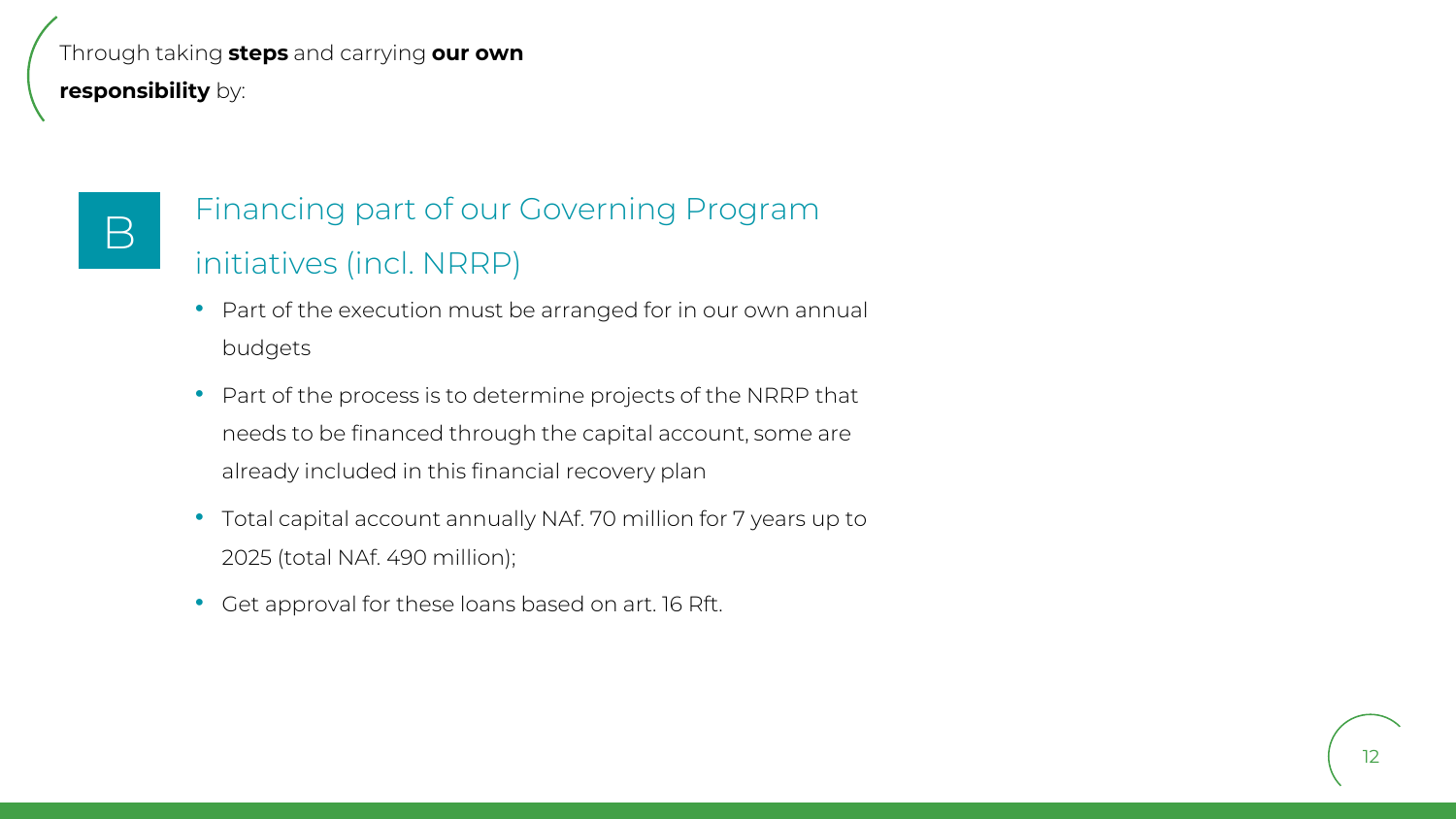### Through taking **steps** and carrying **our own**

**responsibility** by:

## Improving our public financial management

- Improve the Budget & Financial reporting cycle
- Meet legal requirements for the Government's audited Financial Statements & Annual Report, incl. the transparency of public finances (such as Finalizing the financial accounts 2013 – 2017)
- Enhance our Financial Management processes (12 points project)
- Optimize internal organization Ministry of Finance and financial management within other ministries (procedures)
- Train management and staff to improve knowledge / service levels
- Review and adapt financial laws, policies and procedures;
- Introduce an improved Financial Administration System (ERP + E-Gov), to improve management of our assets and liabilities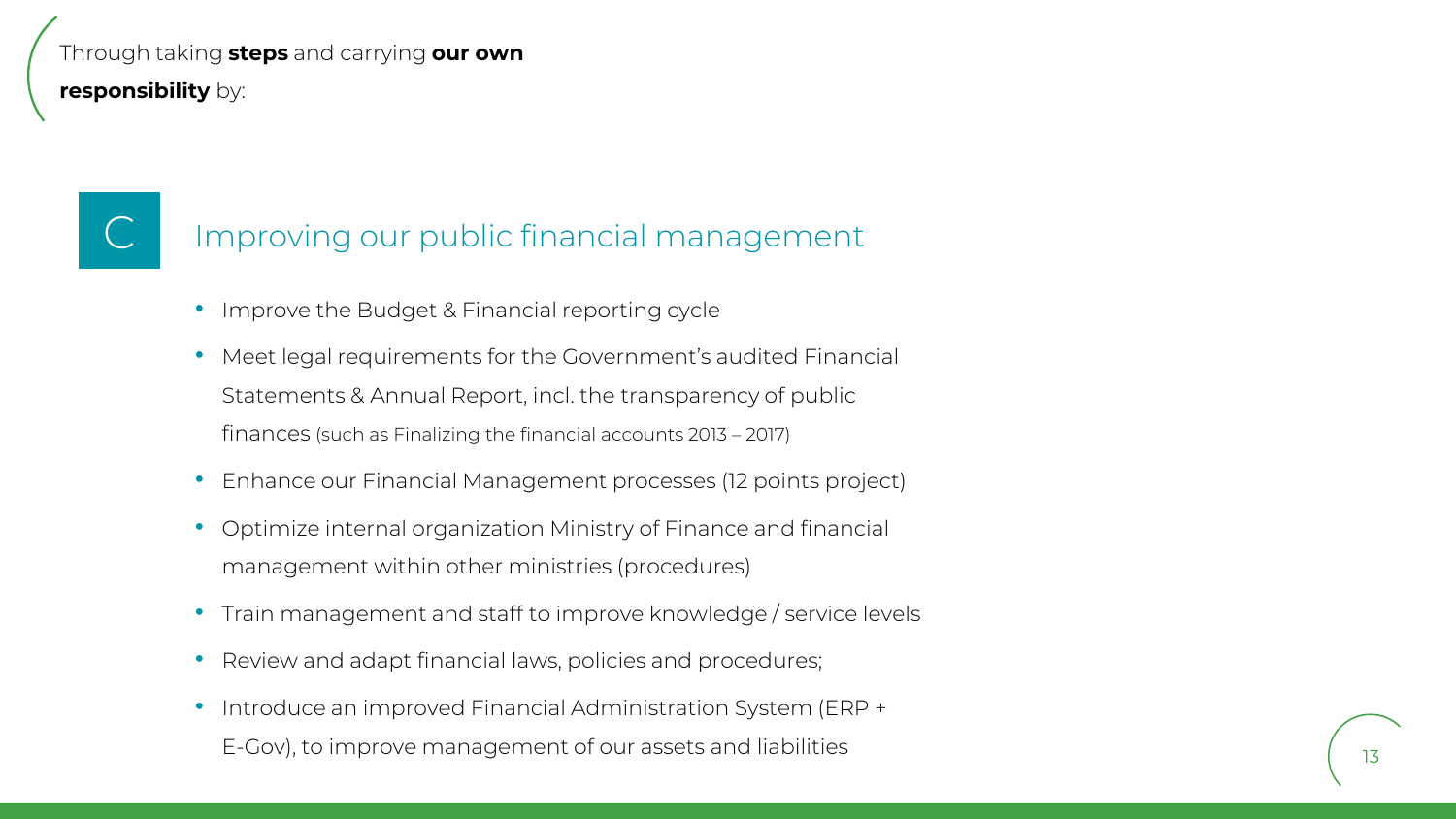## To achieve our goals we will also need to

**Agree with the Netherlands** on extraordinary

measures for extraordinary circumstances:



Approval of loans and changes in current<br>financial framework



Grant the necessary financial assistance for liquidity support and regular capital account



Lending of funds to jumpstart our economy and execute projects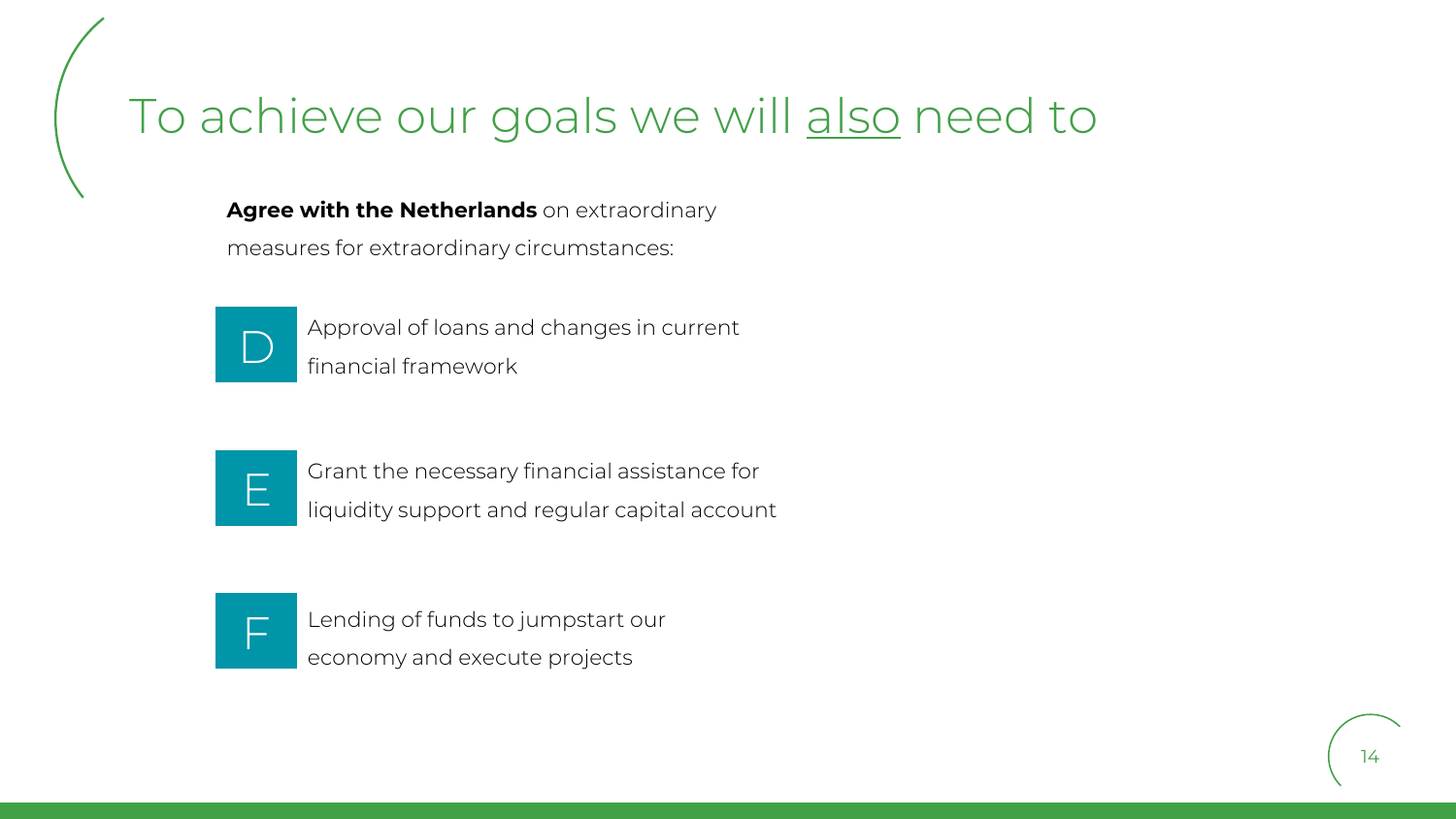### **Agree with the Netherlands** on extraordinary

measures for extraordinary circumstances:

## Approval of loans and changes in current financial framework

- Approval of loans of NAf. 70 million annually for 7 years via the Capital account to execute part of the Governing Program;
- Extra liquidity support of NAf. 20 million in 2019 to deal with payment arrears
- Approval of changes in current financial framework to assist us in restructuring our financial position:
	- discuss interpretation and application of Articles 15, 16, 18 and 25 Rft with the Netherlands;
	- inform the Netherlands of the management of the national debt within a maximum debt quote of 66,5% of GDP until 2025;
	- come to an agreement on the outcome of the Rft evaluation, which is planned for Q4 2018.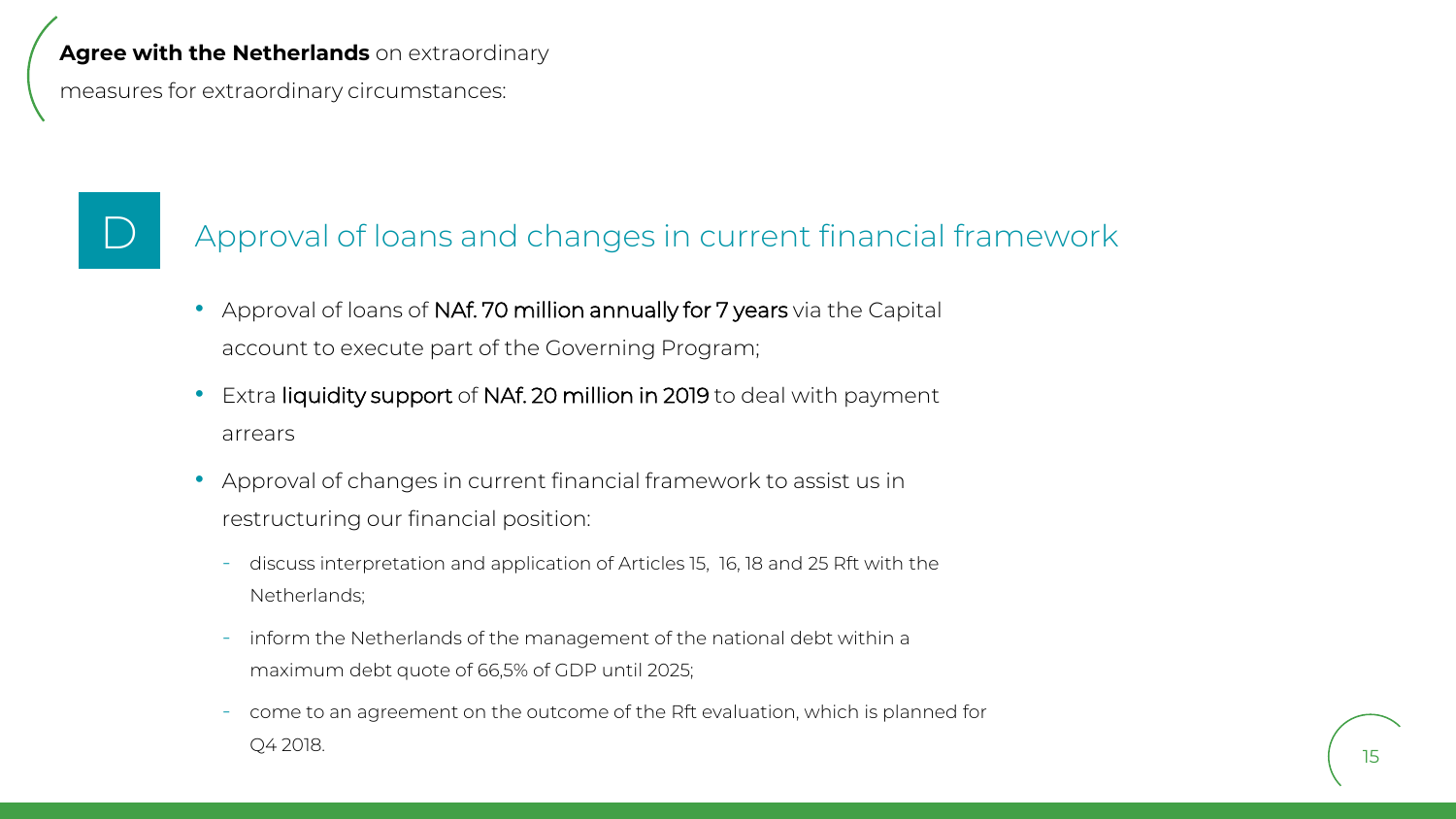### **Agree with the Netherlands** on extraordinary

measures for extraordinary circumstances:

## E

Grant the necessary financial assistance for liquidity support and regular capital account

- Immediate urgent liquidity support via the trust fund as a grant of approx. NAf. 172 million for the remaining months in 2018, 2019 and 2020.
- Financing the regular capital account for a maximum of NAf. 30 million annually for 7 years in the form of a grant (as suggested in the IMF report of May 2018).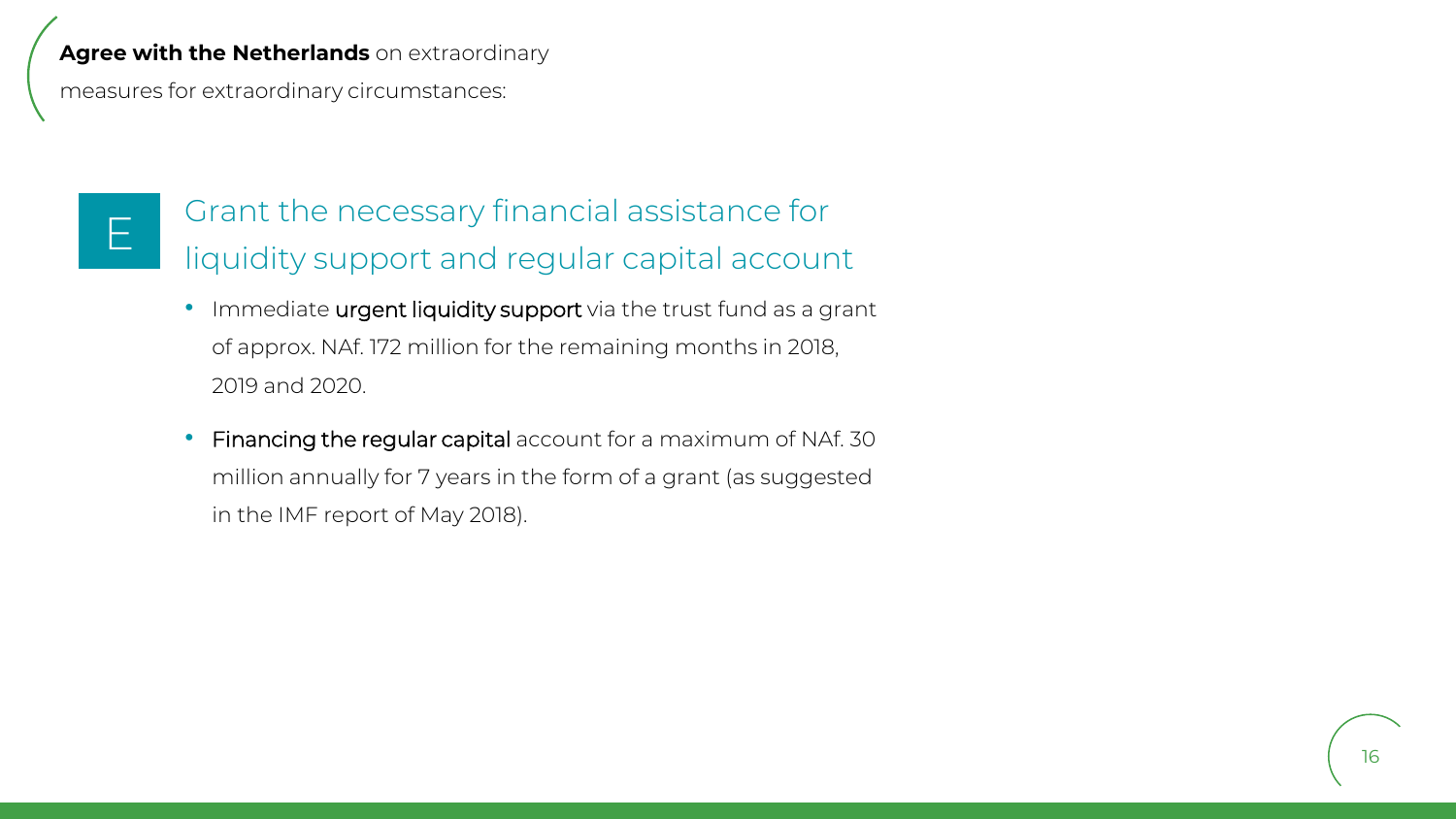### **Agree with the Netherlands** on extraordinary

measures for extraordinary circumstances:

## F

## Lending of funds to jumpstart our economy and execute projects

- To kick start our economic recovery in 2019 a loan of at least NAf. 250 million to help the society, business community and government owned companies with rebuilding the economy.
- Support in seeking financial assistance for bridging the remaining gap in the Governing Program (incl. NRRP) of approx. NAf. 1.7 billion (after considering the Trust fund, insurance payments and other loans for a total amount of NAf. 2.5 billion).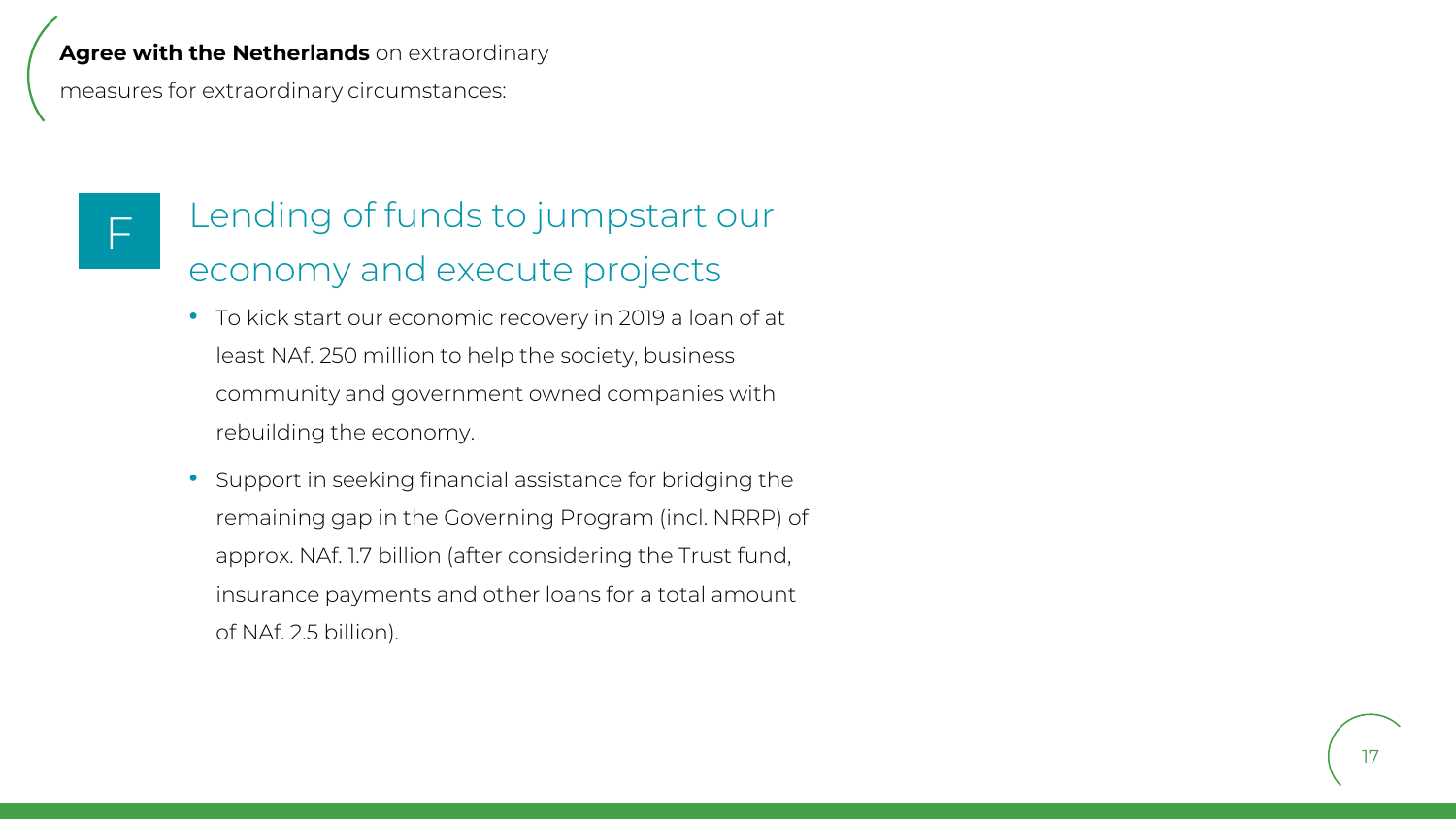## And finally we will also, if required

### **Additional steps**: through

international/regional bodies:



International grants or loans for the remaining gap of the governing program incl. NRRP

- Decide on taking necessary additional steps by way of securing funding through:
	- EU funding and other international financial institutions;
	- Possible combined reconstruction efforts with government Saint Martin;
	- Private investments;
	- Public-private partnerships;
	- Capital investors.
- Priority setting within the NRRP based on the available funding;
- Come to an agreement with government owned companies that they independently fund their own projects (if possible).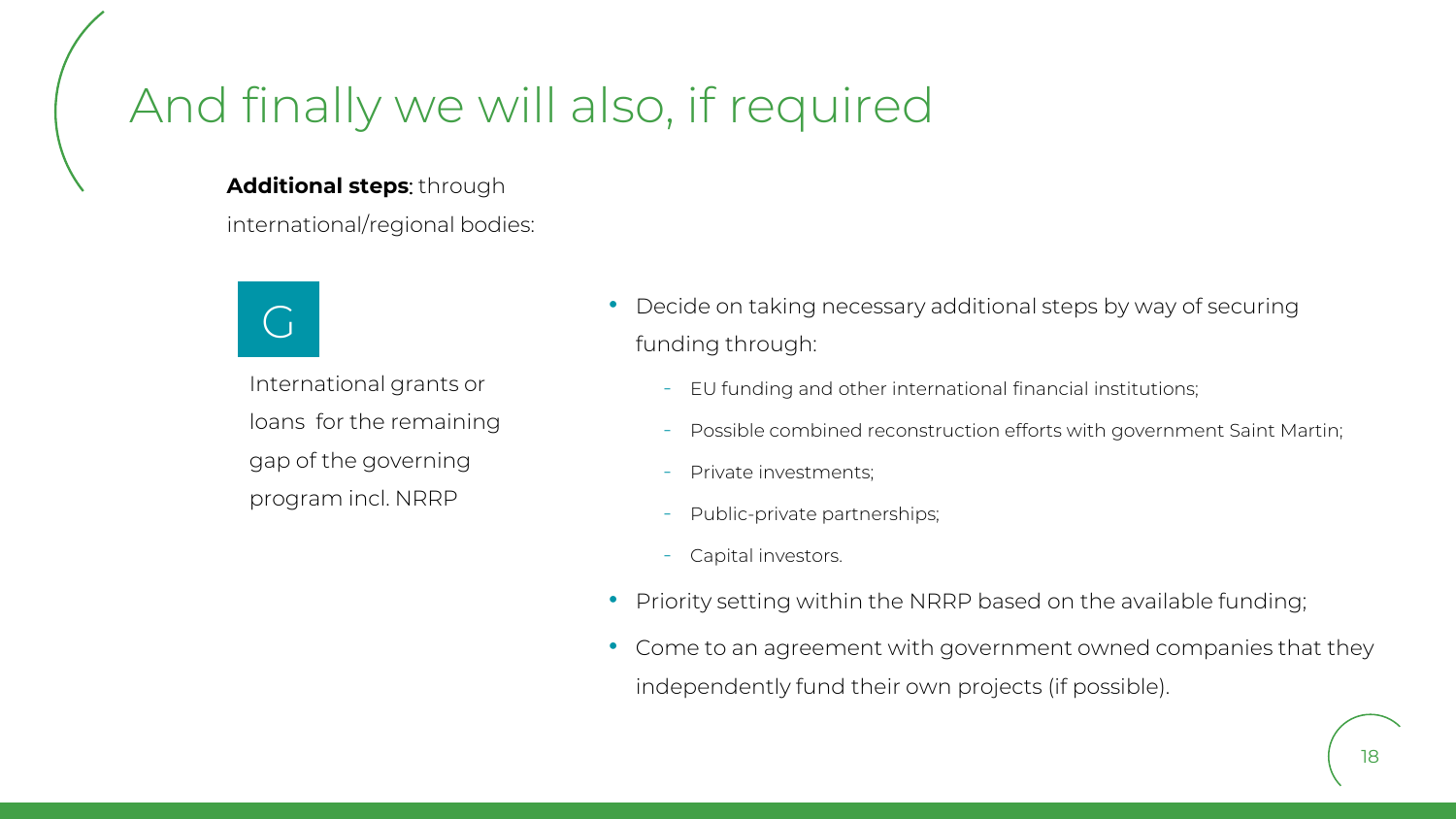## The projected figures, after our steps

| <b>Government of Sint Maarten</b>                            |          |          |                |                |                |              |              |                |                |             |             |               |
|--------------------------------------------------------------|----------|----------|----------------|----------------|----------------|--------------|--------------|----------------|----------------|-------------|-------------|---------------|
| <b>Estimated effects</b>                                     | 2017     | 2018     | 2019           | 2020           | 2021           | 2022         | 2023         | 2024           | 2025           | 2026        | 2027        | <b>Totals</b> |
| <b>Budget result</b>                                         | $-72$    | $-144$   | -88            | $-16$          | 48             | 65           | 70           | 70             | 75             | 80          | 85          | 173           |
| <b>Compensate deficits</b>                                   |          |          |                |                |                |              |              |                |                |             |             |               |
| Budget deficits from the past                                | $-40$    |          |                |                |                |              |              |                |                |             |             | $-40$         |
| Budget deficits related to Irma                              | $-72$    | $-144$   | $-88$          | $-16$          |                |              |              |                |                |             |             | $-320$        |
| Compensation from budget surpluses                           |          |          |                |                | 48             | 65           | 70           | 70             | 75             | 32          |             | 360           |
| Cumulative                                                   | $-112$   | $-256$   | $-344$         | $-360$         | $-312$         | $-247$       | $-177$       | $-107$         | $-32$          | $\Omega$    | $\Omega$    | $\mathbf{0}$  |
| Depreciation                                                 |          | 15       | 14             | 14             |                |              |              |                |                |             |             |               |
| Liquidity support needed                                     | $-72$    | $-129$   | $-74$          | $-2$           |                |              |              |                |                |             |             |               |
| <b>Grants</b>                                                |          |          |                |                |                |              |              |                |                |             |             |               |
| Liquidity support as a grant from Trust Fund                 |          | 96       | 74             | $\overline{2}$ |                |              |              |                |                |             |             | 172           |
| Capital account as a grant from the Netherlands              |          |          | 30             | 30             | 30             | 30           | 30           | 30             | 30             |             |             | 210           |
|                                                              |          |          |                |                |                |              |              |                |                |             |             |               |
| 1. Loans                                                     | 522      | 594      | 681            | 1,015          | 1,079          | 1,130        | 1,174        | 1,216          | 1,258          | 1,270       | 1,226       | 522           |
| Liquidity support as a loan                                  | 72       | 33       | 20             |                |                |              |              |                |                |             |             | 125           |
| Regular capital account as a loan (incl. gov. prog projects) |          | 55       |                |                |                |              |              |                |                | 20          | 20          | 95            |
| Loans for NRRP capital account                               |          |          | 70             | 70             | 70             | 70           | 70           | 70             | 70             |             |             | 490           |
| Other loans                                                  |          |          | 250            |                |                |              |              |                |                |             |             | 250           |
| Current liabilities regular redemption                       |          | $-1$     | $-6$           | $-6$           |                |              |              |                |                |             |             | $-13$         |
| Allocation of 40% of budget surplus for redemption           |          |          |                |                | $-19$          | $-26$        | $-28$        | $-28$          | $-30$          | $-32$       | $-34$       | $-197$        |
| Extra redemption from remaining liquidity surplus            |          |          |                |                |                |              |              |                | $-28$          | $-32$       | $-34$       | $-94$         |
| Cumulative loans                                             | 594      | 681      | 1,015          | 1,079          | 1,130          | 1,174        | 1,216        | 1,258          | 1,270          | 1,226       | 1,178       | 1,178         |
| <b>Estimated GDP</b>                                         | 1,855    | 1,712    | 1,755          | 1,781          | 1,808          | 1,835        | 1,862        | 1,890          | 1,919          | 1,948       | 1,977       |               |
| in % of GDP                                                  | 32.0%    | 39.8%    | 57.8%          | 60.6%          | 62.5%          | 64.0%        | 65.3%        | 66.5%          | 66.2%          | 62.9%       | 59.6%       |               |
|                                                              |          |          |                |                |                |              |              |                |                |             |             |               |
| 2. Payment arrears                                           | 215      | 159      | 115            | 97             | 99             | 82           | 57           | 30             | $\overline{2}$ | (0)         | 0           |               |
| New arrears                                                  | 24       | 6        | $\overline{2}$ | $\overline{2}$ | $\overline{2}$ | $\mathbf{1}$ | $\mathbf{1}$ |                |                |             |             |               |
| Regular redemption                                           | $-80$    | $-50$    | $-20$          |                |                |              |              |                |                |             |             |               |
| Redemption 40% of budget surplus                             |          |          |                |                | $-19$          | $-26$        | $-28$        | $-28$          | $-2$           |             |             | $-103$        |
| Cumulative                                                   | 159      | 115      | 97             | 99             | 82             | 57           | 30           | $\overline{2}$ | $\Omega$       | $\mathbf 0$ | $\mathbf 0$ |               |
| 3. Building a liquidity buffer                               |          |          |                |                |                |              |              |                |                |             |             |               |
| 20% of budget surplus                                        |          |          |                |                | 10             | 13           | 14           | 14             | 15             | 16          | 17          | 99            |
| Cumulative                                                   | $\Omega$ | $\Omega$ | $\Omega$       | $\Omega$       | 10             | 23           | 37           | 51             | 66             | 82          | 99          | 99            |

19